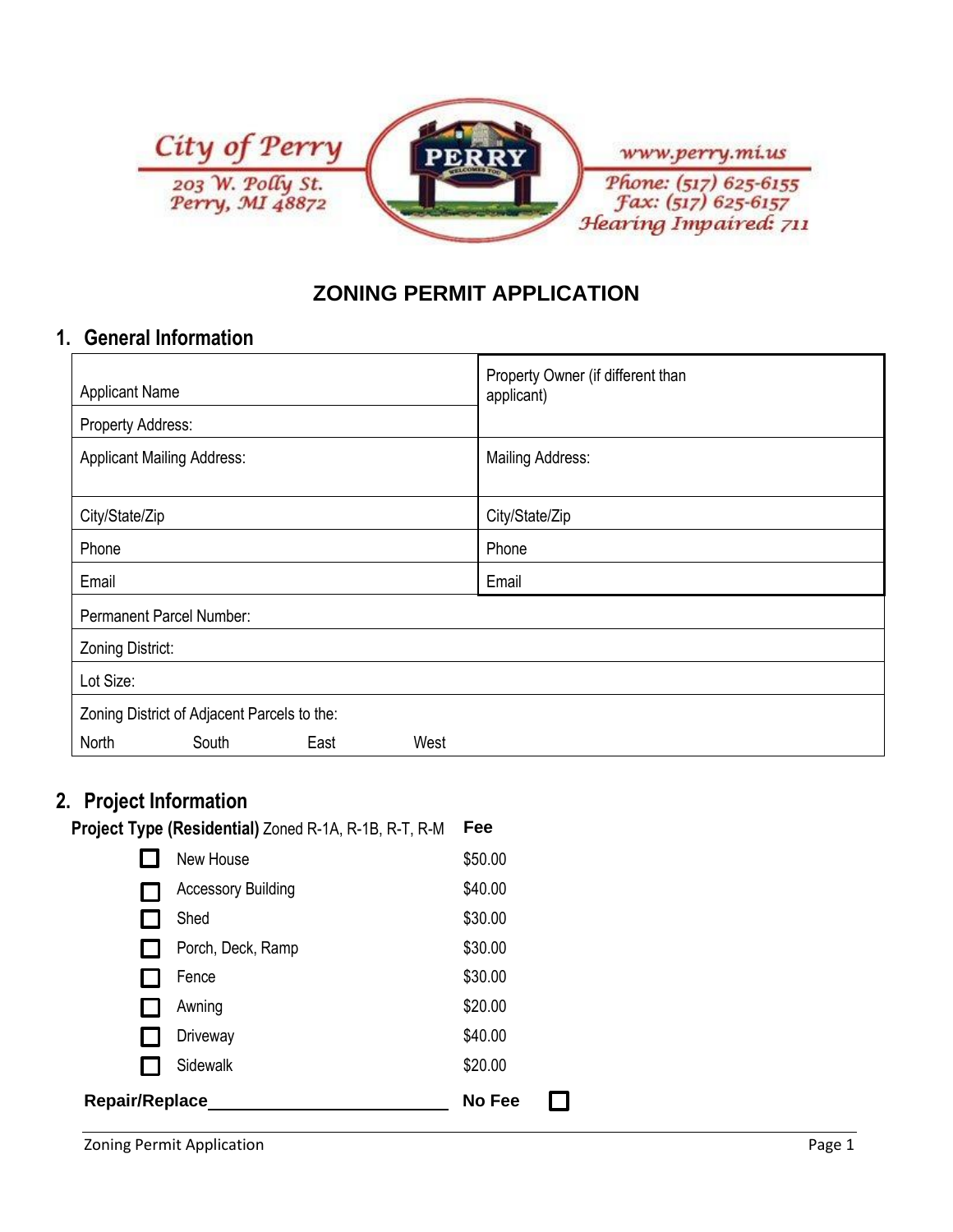| Fee      |
|----------|
| \$100.00 |
| \$80.00  |
| \$60.00  |
| \$60.00  |
| \$60.00  |
| \$40.00  |
| \$80.00  |
| \$40.00  |
| No Fee   |
| \$30.00  |
| \$50.00  |
|          |
|          |
|          |
|          |
|          |
|          |
|          |
|          |
|          |
|          |
|          |
|          |
|          |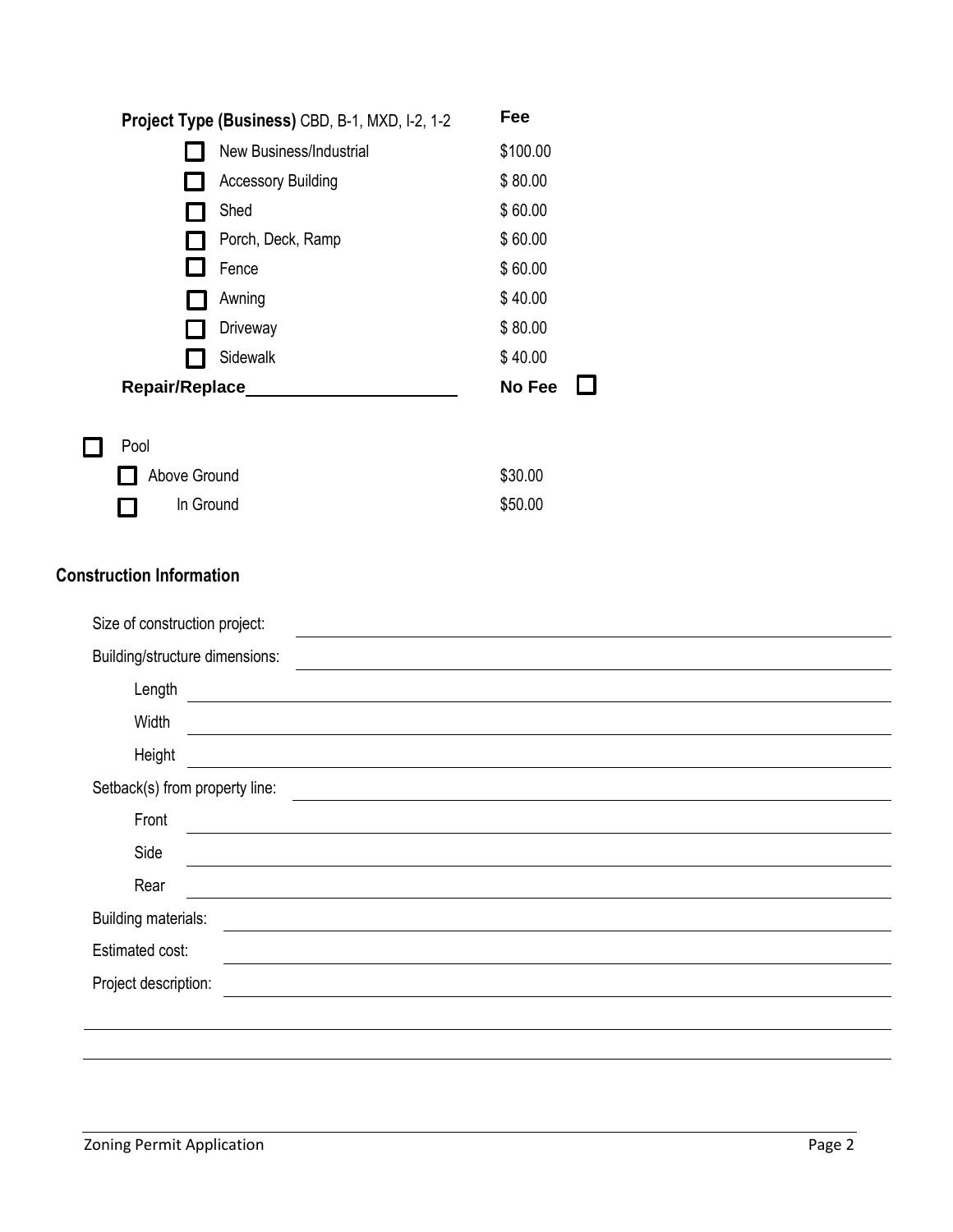# **3. Project Plan**

Please make a brief sketch below or attach a plan showing the location, dimensions, and other pertinent information regarding the proposed construction in relation to the street and alignment with existing buildings on your property and adjoining properties.